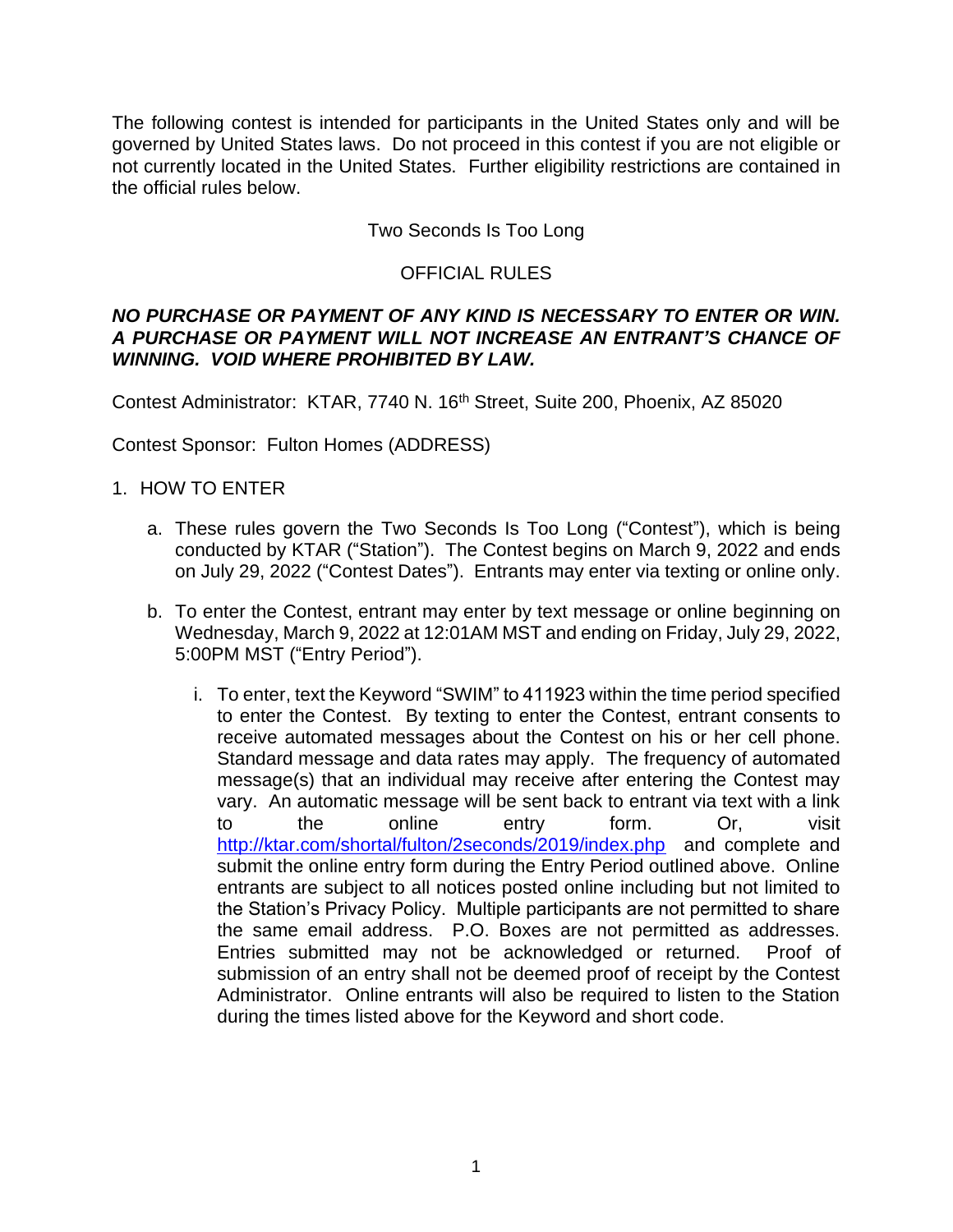Terms are available at the Station's Terms of Use. Station assumes no responsibility for charges incurred for text messaging, including, without limitation, any text messages or Contest notices from the Station. To be eligible to win, entrants in the Contest must provide all information requested including, but not limited to entrant's full name, email address and/or complete mailing address (including zip code), day and evening phone numbers, and date of birth to verify eligibility. P.O. Boxes are not permitted as addresses.

- c. Due to delays in the online streaming of the Station's broadcast signal, listeners to the online stream may not be able to participate in, or may be disadvantaged in participating in, the Contest. Entrants should not rely on streamed broadcasts and are encouraged to listen to the Station on-air versus online. The Station is not responsible for any disadvantages or losses that result from online streaming delays of any nature, nor is station otherwise responsible for any delays in online streaming.
- d. Entrants may be provided with an opportunity to opt-in for membership/participation as part of the entry process, but membership/participation is not required to enter the contest.
- e. Only one (1) entry per person is permitted regardless of the method of entry. There will be up to a total of Fifty-Two (52) winner(s) selected in the Contest.
- f. All entries must be received by the end of the Entry Period.
- 2. ELIGIBILITY RESTRICTIONS
	- a. The Contest is open to all persons who are legal U.S. residents of the state of Arizona, eighteen (18) years of age or older, and who reside in Maricopa County. Void where prohibited or restricted by law.
	- b. The following individuals are NOT eligible to enter Station contests at any time, even if such individuals meet the age and residency requirements above: (1) Any employees (i.e., full-time, part-time and/or temporary employees) of the Station, Bonneville International Corporation, other area radio stations, Contest Sponsor, of any advertising and promotion agencies, and/or of the respective parent entities, subsidiaries, affiliated companies of each; (2) Any immediate family members of such employees, including without limitation current and/or exspouses, parents, grandparents, children, grandchildren, siblings, in-laws, and/or steps in any of the foregoing categories; and (3) Any other individual legally residing in the same household (i.e., at the same address) of such employees, including without limitation roommates, housemates, significant others, and partners.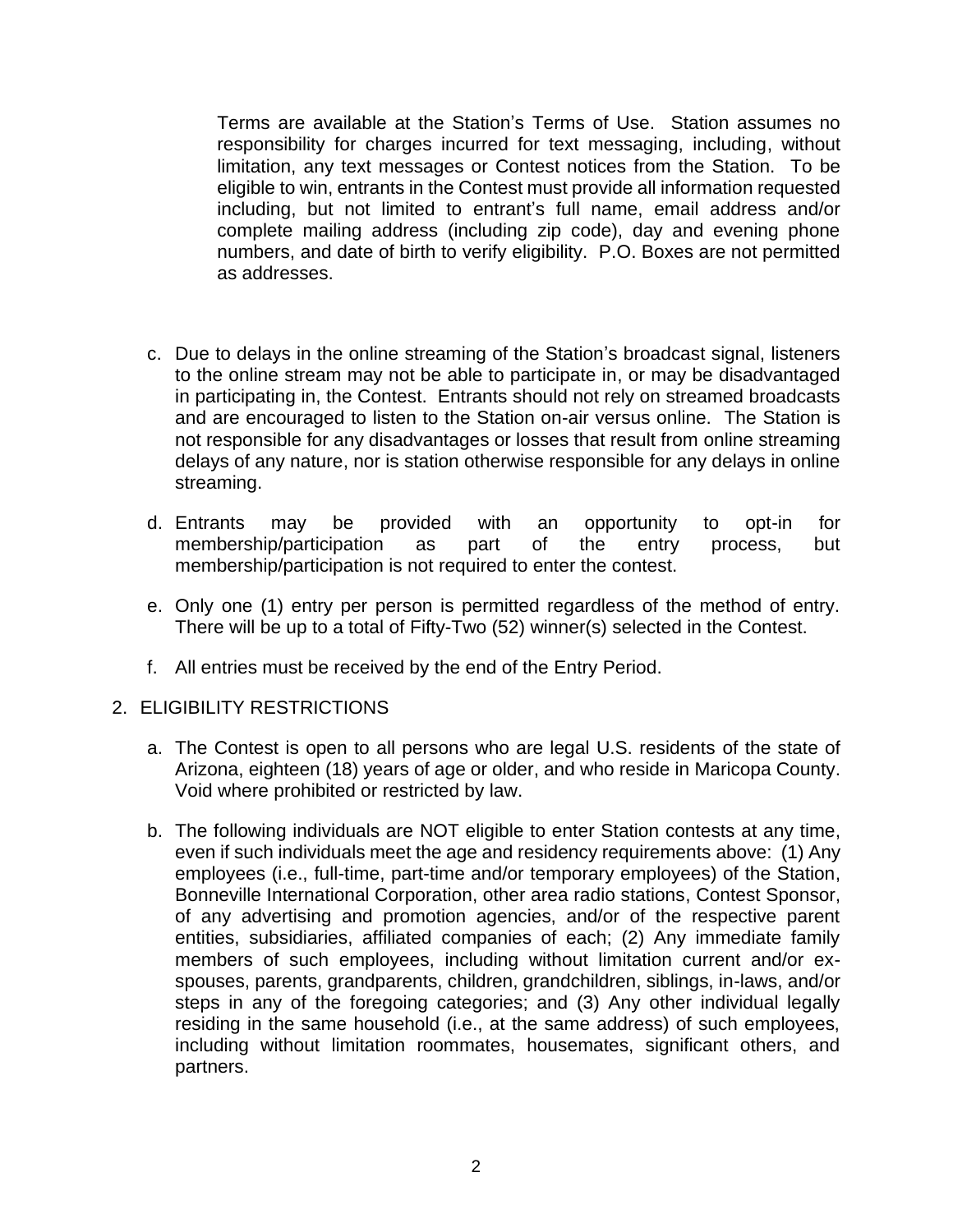- c. Unless the Station otherwise specifies, persons who have previously won a prize (cash, services, merchandise) from a contest or Station event from any of the Bonneville International Radio Stations are subject to the following restrictions: Persons who have won a prize valued up to \$100 in the thirty (30) days prior to entering the Two Seconds Is Too Long contest are not eligible to participate. These restrictions also apply to immediate household members of contest or prize winners.
- d. To claim a prize, the winner(s) must provide valid government-issued photo identification and provide their complete address, date of birth and phone number, and Social Security Number.
- e. Entrants are required to provide truthful information and the Station will reject and delete any entry that it discovers to be false or fraudulent. The Station will disqualify any entrant who does not meet the eligibility requirements and will also delete any entry as required by law.
- f. This Contest is subject to all applicable federal, state and local laws and regulations. By participating, entrant agrees to comply with these Official Rules and the decisions of the Station, which are final and binding in all respects.

## 3. PRIZES

- a. Fifty-Two (52) Prize winners will each receive Four (4) Free Swim Lessons from the YMCA to be redeemed within the same week (No Cash Value). The winner(s) will be solely responsible for all taxes and all other fees and expenses not specified herein associated with the receipt and use of the prize(s). Swim lessons are valid only on the date(s) printed on the certificate, and they are not refundable or transferable, may not be sold to a third party, and may not be substituted or exchanged for cash or credit at any time, nor will they be replaced if lost or stolen. If a prize-related event is unable to take place as scheduled, for reasons such as cancellation, preemption, postponement or unavailability, including for weather, or for any reason beyond the control of the Station or Contest Administrator or Sponsor, their sole responsibility to the winner(s) will be to award the remaining available elements of the prize(s) and no substitution or compensation will be provided for the unawarded elements of the prize(s). The Station, in its sole discretion, reserves the right to deny entry to or to remove the winner(s) and/or guest(s) if either engages in disruptive behavior or in a manner with intent to annoy, abuse, threaten or harass any other person at the prize related event(s).
- b. All sales, prizes and other taxes, gratuities and any other fees or incidentals associated with the prizes are the sole responsibility of the prizewinner(s). Prizes are not transferable or exchangeable and may not be substituted, except by sponsors for reasons of unavailability, in which case, a prize of equal or greater value will be awarded. The Station assumes no responsibility or liability for damages, loss, or injury resulting from acceptance or use of the prize. The Station is not responsible for replacing tickets in the event of show cancellations as a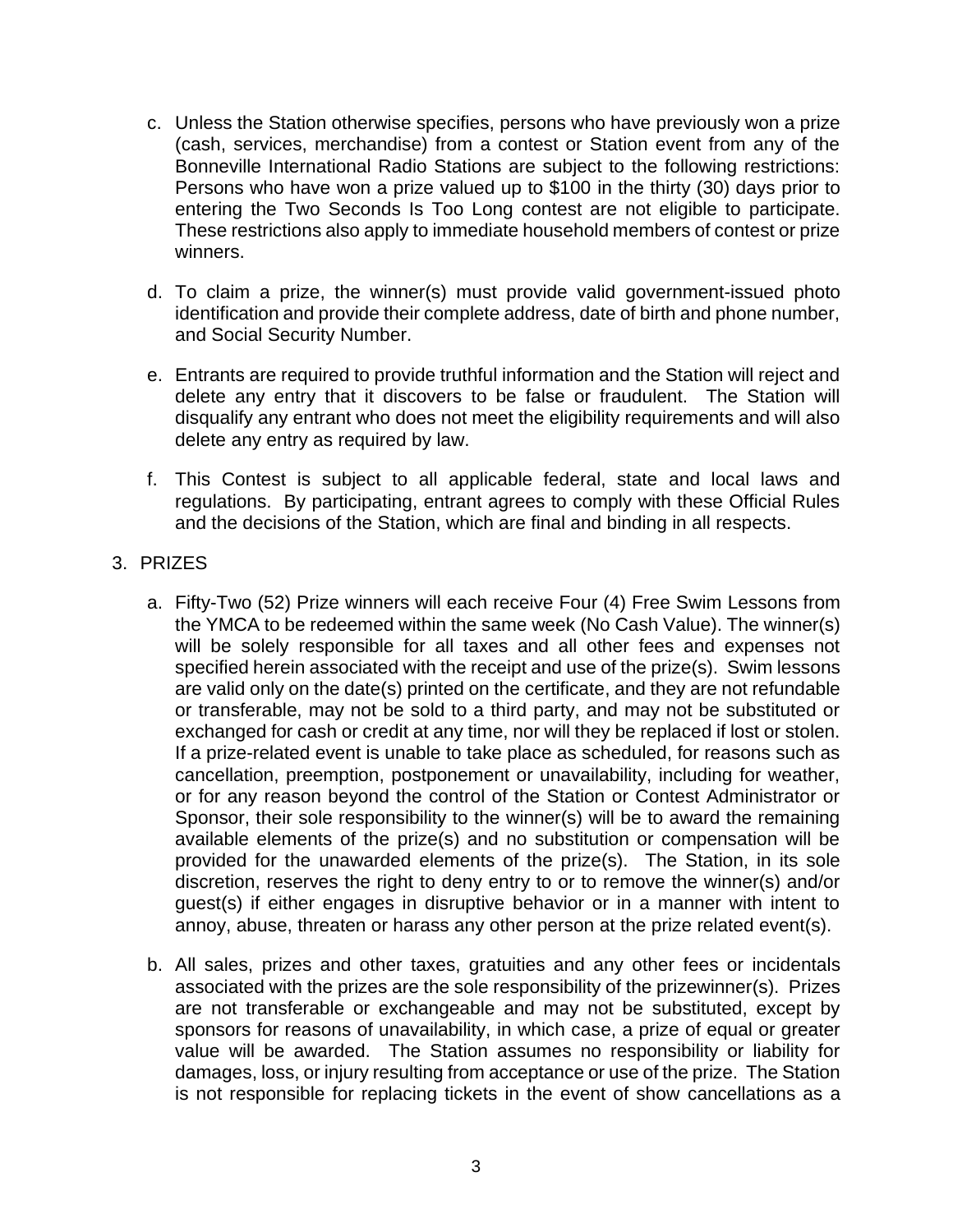result of weather, or promoter, or performer actions. The Station reserves the right, in its sole discretion, to cancel or suspend the Contest should a virus, bug, computer, or other problem beyond the control of the Station corrupt the administration, security, or proper execution of the Contest, or the Internet portion of the Contest. Decisions of the Station are final.

c. If due to a printing, production or other error, more prizes are claimed than are intended to be awarded for any prize level, the intended prizes will be awarded in a random drawing from among all verified and validated prize claims received for that prize level. In no event will more than the stated number of prizes be awarded.

# 4. WINNER SELECTION AND NOTIFICATION

- a. Decisions of the Station management with respect to the Contest are final.
- b. Thirteen (13) Prize Winners will be selected in the Contest Friday, April 29,, 2022, Thirteen (13) Prize Winners will be selected in the Contest Friday, May 27, 2022, Thirteen (13) Prize Winners will be selected in the Contest Friday, June, 24, 2022, and Thirteen (13) Prize Winners will be selected in the Contest Friday, July 29, 2022 in a random drawing of all eligible entries received during the promotional window.
- c. Odds of winning depend upon the number of eligible text message or online entries received with the correct Keyword during the applicable Drawing Period.
- d. Entries are specific to each designated Drawing Period and will not be included in subsequent drawings.
- e. All prizes will be emailed, mailed via US Postal Service or may be picked up at the office of the Station at 7740 N. 16<sup>th</sup> Street, Suite 200, Phoenix, AZ 85020 between regular business hours of 8:00 a.m. 5:00 p.m. If a winner chooses to have a prize shipped, the Winner will be required to sign a release that the Station and any Released Parties (defined below) are not responsibility if the prize is late, lost, stolen, misdirected, undeliverable, or damaged during shipping. In such cases, there is no purchase necessary to enter or win, except for reasonable postage and handling fees the amount of which shall not exceed \$1.50 plus the actual cost of postage to ship the prize.
- f. Potential winner(s) will be notified of winning by telephone at the time of the drawing. Prize(s) will be awarded only upon confirmation of eligibility and completion of all requisite releases. Upon notification or notification attempt, the potential winner(s) will be required to respond to such notification attempt and must execute and return, along with the guest(s) of the winner(s), an IRS Form W-9, affidavit of acceptance, eligibility, liability, publicity release, and if applicable, Contest Sponsor liability release forms within thirty (30) days of such notification or notification attempt or prize(s) will be forfeited. If a winner has not reached the age of majority in his/her state of residence, the prize(s) will be awarded in the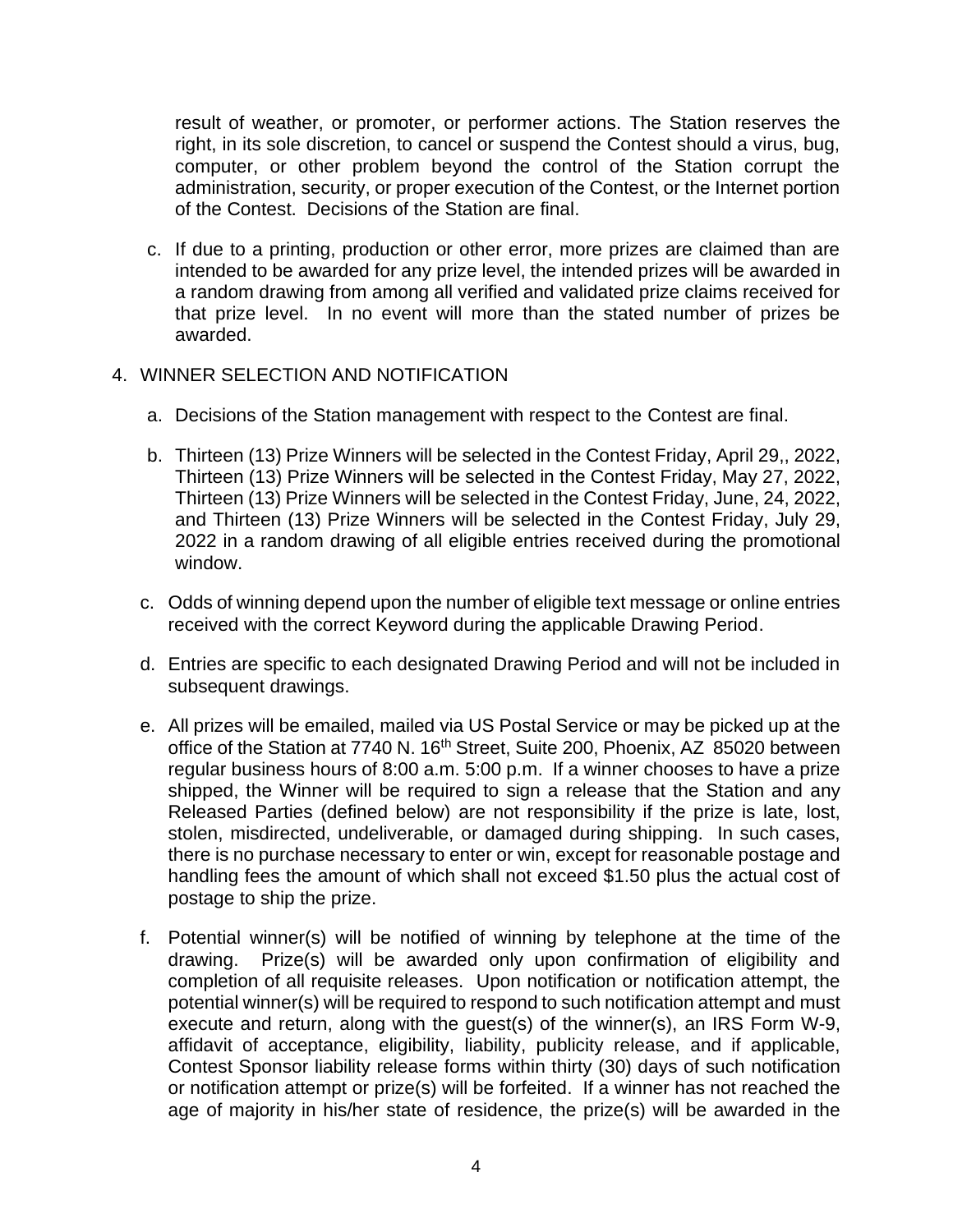name of his/her parent or legal guardian. If a potential winner(s) is deemed ineligible for any reason, cannot be contacted, fails to sign and return the fullyexecuted affidavit of eligibility and/or liability/publicity release within the required time period, or if a prize or prize notification is returned as undeliverable, the potential winner forfeits the prize(s). The Station or Contest Administrator or Sponsor is not responsible for any changes in an entrant or winner's email address, phone number, mailing address or other contact information.

#### 5. CONDITIONS

- a. Any attempt by any entrant to obtain more than the stated number of entries by using multiple/different email addresses, identities, registrations and logins or any other methods may void that entrant's entries and that entrant may be disqualified. The use of any device to automate multiple entries is prohibited. Any use of robotic, repetitive, automatic, programmed or similar entry methods or agents (including, but not limited to, promotion entry services or proxies) will void all entries by that entrant at the Station's discretion. The Station's or its Contest Administrator's computer or telephone system is the official time keeping device for this Contest. In the event of a dispute, online entries will be deemed to have been submitted by the Authorized Account Holder. The "Authorized Account Holder" is the natural person who (i) is assigned to an email address by an internet access provider, online service provider, or other organization that is responsible for assigning email addresses for the domain associated with the submitted email address, or (ii) is assigned to the mobile telephone number by a telecommunications provider, or other organization that is responsible for assigning such numbers. The Station, in its sole discretion, reserves the right to disqualify any person who it believes is tampering with the entry process or the operation of the Contest. Failure to comply with the rules of the Contest may result in an entrant's disqualification and/or forfeiture of any prize or prizes. If the Station makes a good-faith determination that an entrant has cheated or committed fraudulent activity in connection with a Contest, the Station may disqualify that entrant from entering and/or winning this and any or all future Station-administered contests and seek damages to the fullest extent permitted by law.
- b. The Station reserves the right to modify these rules for clarification or equitable purposes without materially affecting the terms and conditions of the Contest, including, without limitation, the substitution of a prize(s) of equivalent value, which will become effective upon announcement. To the extent the Station makes material changes to the terms and conditions of the Contest, any such material changes will be broadcast on the Station and/or posted on its website: KTAR.com within twenty-four (24) hours of the change and periodically thereafter. If due to circumstances beyond the control of the Station, any competition or prize-related event or travel is delayed, rescheduled, postponed or cancelled, the Station reserves the right, but does not have the obligation, to cancel, terminate, suspend, or modify the Contest and shall not be required to award a substitute prize(s). If any provision of these Official Rules is irrevocably inconsistent with any provision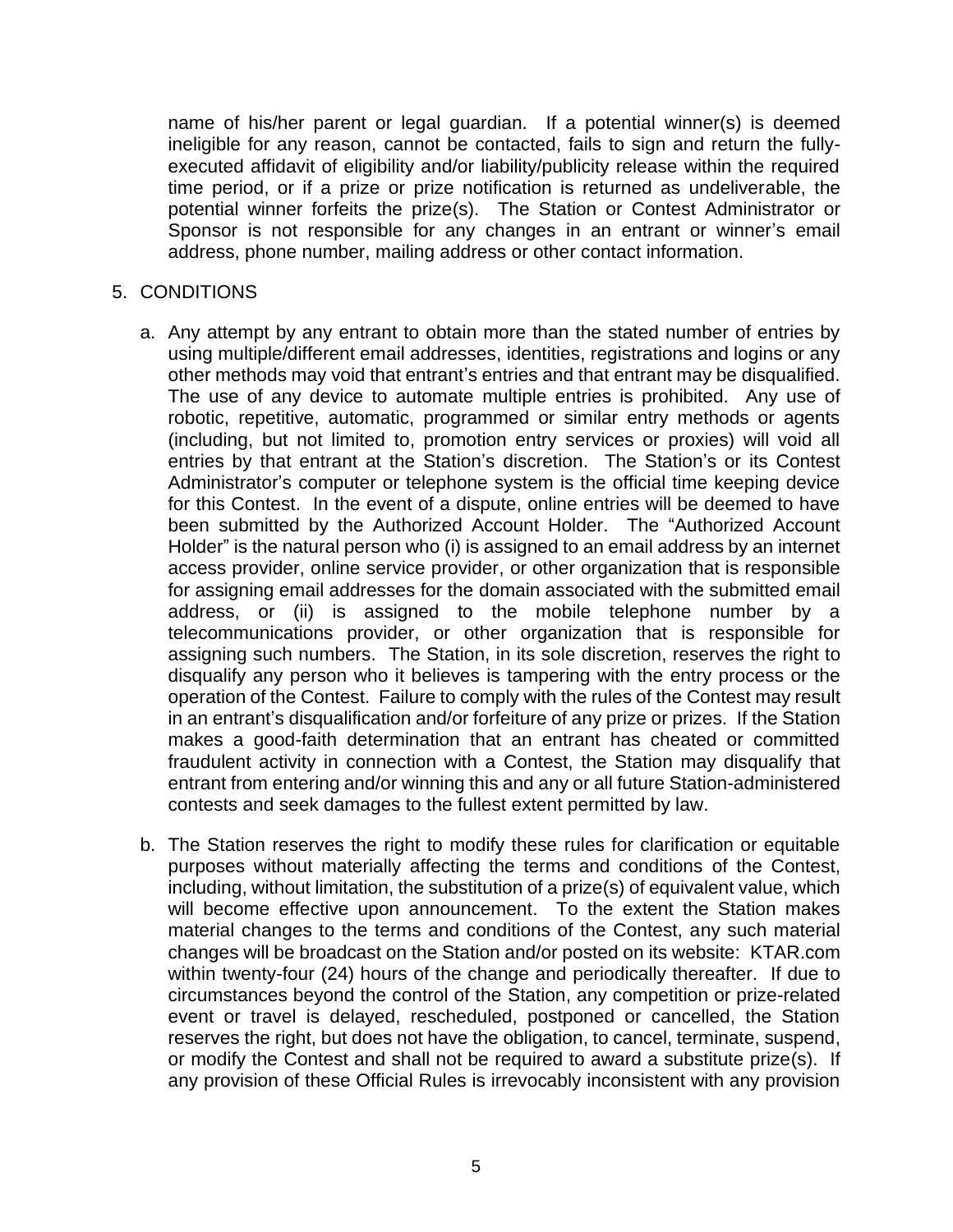set forth on the Contest webpage, then the provision of these Official Rules will prevail but solely to the extent of the inconsistency.

- c. Calling the Station regarding the Contest constitutes permission for the Station to tape the caller's voice and use it on the air. All telephone calls during the Contest may be taped without further permission from the caller. By entering the Contest and/or acceptance of prize(s), all entrants consent to the use of their name, photograph, likeness, biography, voice, video, entry materials, prize information (if any), or any statements made for trade, publicity, advertising, or promotional purposes, in any and all media, now known or hereafter devised, including online announcements, without limitation and without compensation, except where prohibited by law.
- d. Each winner will be required to produce identification satisfactory to the Station. For example, winner(s) will be required to sign an IRS Form W-9, affidavit of eligibility and release, including a publicity release, as prepared by the Station prior to receiving their prize. Each winner will solely be responsible for any (federal, state, or local) taxes or fees that result from the receipt and/or use of their prize and may receive an IRS Form 1099-Misc for all prizes won from the Station in any calendar year where the aggregate value of all such prizes is \$600 or more. The Contest is void where prohibited by law. Failure to comply with the terms and conditions applicable to Contest entry, including without limitation submitting an incomplete or fraudulent entry, and/or failing to complete the entry process, will result in such Entry being disqualified from such Contest. Any individual(s) that is found to be, or suspected of, tampering with a Contest in any way, including without limitation by making a fraudulent entry, by engaging in any "deal-making" with or between other Contest entrants or third parties, by creating a public hazard, by cheating, by engaging in improper or illegal activity, by causing interference with or the destruction of property and/or utilized public safety resources will be disqualified from participating and/or winning any prize(s), as applicable, and may be banned from any future participation in any Contest as determined by Station at its sole discretion and on a case-by-case basis.
- e. Participation in a Contest and/or acceptance of prize(s) constitutes agreement by entrant and/or winner (and by winner's guest(s) if applicable) release, forever discharge, indemnify, and hold harmless Station, its affiliates, parents, assigns, successors, employees, participating Contest Sponsors, agents and all others connected with them and the Contest (the "Released Parties") from any and all liability, claims, actions, and damages sustained or incurred by participation in the said Contest, and the receipt and use of any prize(s) awarded (if any) through such Contest arising in any manner whatsoever, including but not limited to an act or omission, whether negligent, intentional or otherwise caused by Station, its affiliates, parents, assigns, successors, employees, sponsors, agents and all others connected with them and the Contest.
- f. The Released Parties are not responsible for (i) typographical or other errors in the printing, the offering, or the administration of the Contest or in the announcement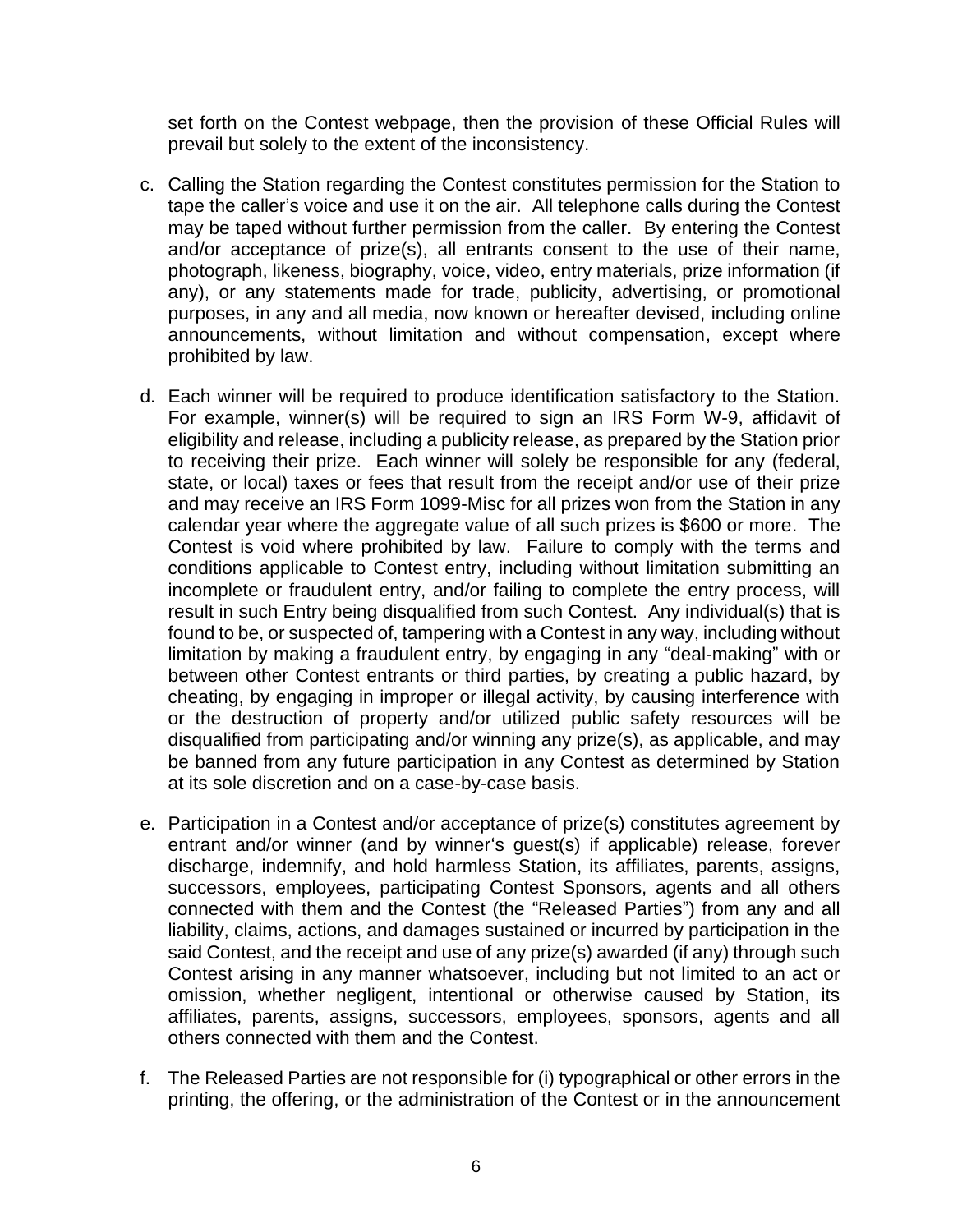of a prize; (ii) incorrect or inaccurate information, human error, failure, or omission; (iii) unauthorized human intervention; (iv) lost, stolen, mangled, misdirected, illegible, incomplete, or late entries; (v) entries not received due to difficulty accessing the internet, service outage or delays, computer difficulties, telephone service outages, delays, busy signals, poor signals or signal interference, accidental disconnection, equipment malfunctions, and any other technological failures; or (vi) any cancellations, delays, diversions, or substitutions or omissions by any transportation providers or any other persons or entities providing any services to Entrant(s) and/or winner(s) (and winner's guest(s) if applicable) including any results thereof such as changes in services or location necessitated by same. Further, the Released Parties are not responsible if any part of a Contest cannot be conducted and/or if a prize, either in whole or in part, cannot be awarded due to acts of God, acts of war, natural disasters, weather, acts of terrorism, or other factors beyond the Released Parties' control.

- g. Except where prohibited, by entering the Contest, each entrant agrees that: (1) any and all disputes, claims and causes of action arising out of or connected with this Contest or any prize(s) awarded shall be resolved individually, without resort to any form of class action, and exclusively by state or federal courts situated in Phoenix, Arizona; (2) any and all claims, judgments and awards shall be limited to actual out-of-pocket costs incurred, but in no event shall such costs include attorneys' fees; and (3) no punitive, incidental, special, consequential or other damages, including, without limitation, lost profits may be awarded (collectively, "Special Damages"), and (4) entrant hereby waives all rights to claim Special Damages and all rights to have any damages awarded multiplied or increased. Utah law governs the interpretation and construction of these Official Rules and all aspects related thereto.
- 6. PRIVACY
	- a. By participating in the Contest, entrant agrees to the Station's Terms of Use Agreement and to the use of entrant's personal information as described in the Privacy Policy located at: KTAR.com. In the event of conflict between the Station's Terms of Use Agreement and these Official Rules, the terms of these Official Rules shall apply.
	- a. Any violation of these rules may result in disqualification. Consistent with Section 1(e), only one (1) entry per person. Any attempt by any one or more entrants to obtain more than one entry by using the same email address, Twitter, Facebook, or Instagram account or similar registration method through any means including, without limitation, multiple/different email addresses, Twitter, Facebook, or Instagram accounts, identities, registrations, logins or other methods will void all entries from that address or account, and such entrant(s) will be disqualified.
	- b. Copies of these rules are available at the Station's website: KTAR.com, in person at the Station 7740 N. 16<sup>th</sup> Street, Suite 200, Phoenix, AZ 85020, during regular